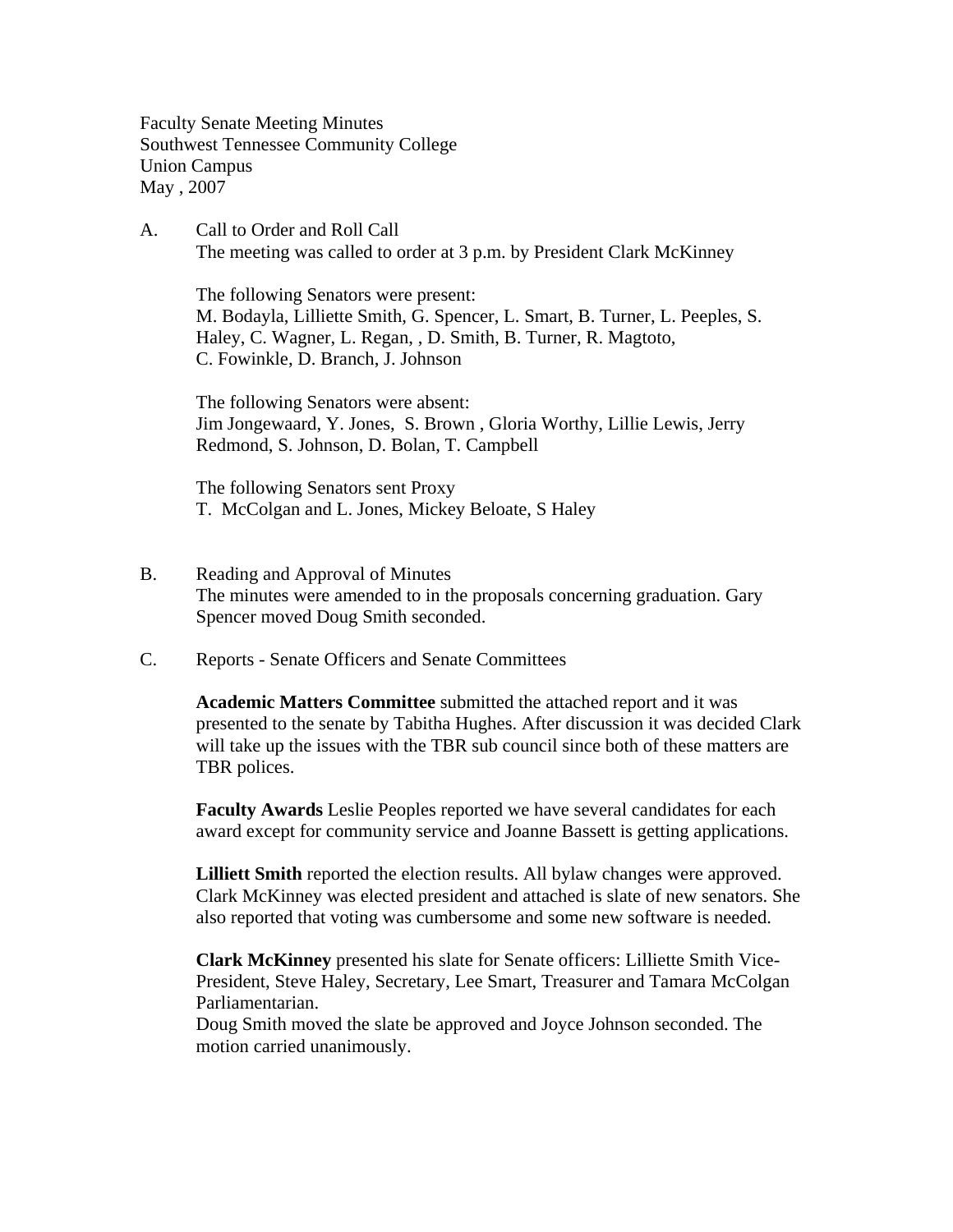Clark reported that there are 16 applicants for vice provost. He also indicated that he had expressed to Dr. Essex's his concern that not enough faculty and no department chairs were on the committee. Dr. Essex agreed and added individuals accordingly. Dr. Essex's wants to provost in place by August.

F. New Business

Dr. Tosh

Dr. Tosh explained the need for rotating advisors to centers was twofold: need for continuous training and coverage during vacation and sick days. She addressed other issues as assignment of faculty as advisors. The nursing department's problem with 800 pre-nursing students with very few admitted to the program (discussions about hiring a full time pre-nursing advisor). The need for a banner degree audit screen. The registration screens in Banner being to lengthy. The ability for students to walk if they lack one course or there is a problem with the degree qualifications (Thalia Wilson and Barbara wells can help get approved only not the degree auditor). Also she was asked and discussed administrative withdrawal of student "no shows". As well as policies for a disruptive students And conflicts in the classroom and she said the policies in the hand book would be more widely explained especially to new students.

Lilliette Smith recognized new senators. She then presented Clark an award of appreciation from the senate.

Clark recognized Gary Spencer for the recognition he received and that it reflected favorably on the college. All the senate gave him a round of applause.

G. Adjournment The meeting was adjourned at 4:40

\*Senate Sharepoint Web Site: http://internal.southwest.tn.edu/fac-senate/

2006-2007 Senate President: Clark McKinney cmckinney 4574

Division Senators: Division Senators of Liberal Studies and Education - Five Seats. (Developmental Studies, Education, Fine Arts/Language and Literature, Social and Behavioral Science/Criminal Justice)

| Mary Ann Bodayla (1yr) mbodayla |             | Social Behav. Sci./Crim. Just. | 5197 |
|---------------------------------|-------------|--------------------------------|------|
| Doug Branch (1yr)               | dbranch     | Fine Arts/Lang. and Lit.       | 4483 |
| Lilliette Smith (1yr)           | ljsmith     | Social Behav. Sci./Crim. Just. | 4125 |
| Jim Jongewaard (2yrs)           | jjongewaard | Education                      | 5833 |
| Stacey Johnson (2yrs)           | smjohnson4  | Fine Arts/Lang. and Lit.       | 4602 |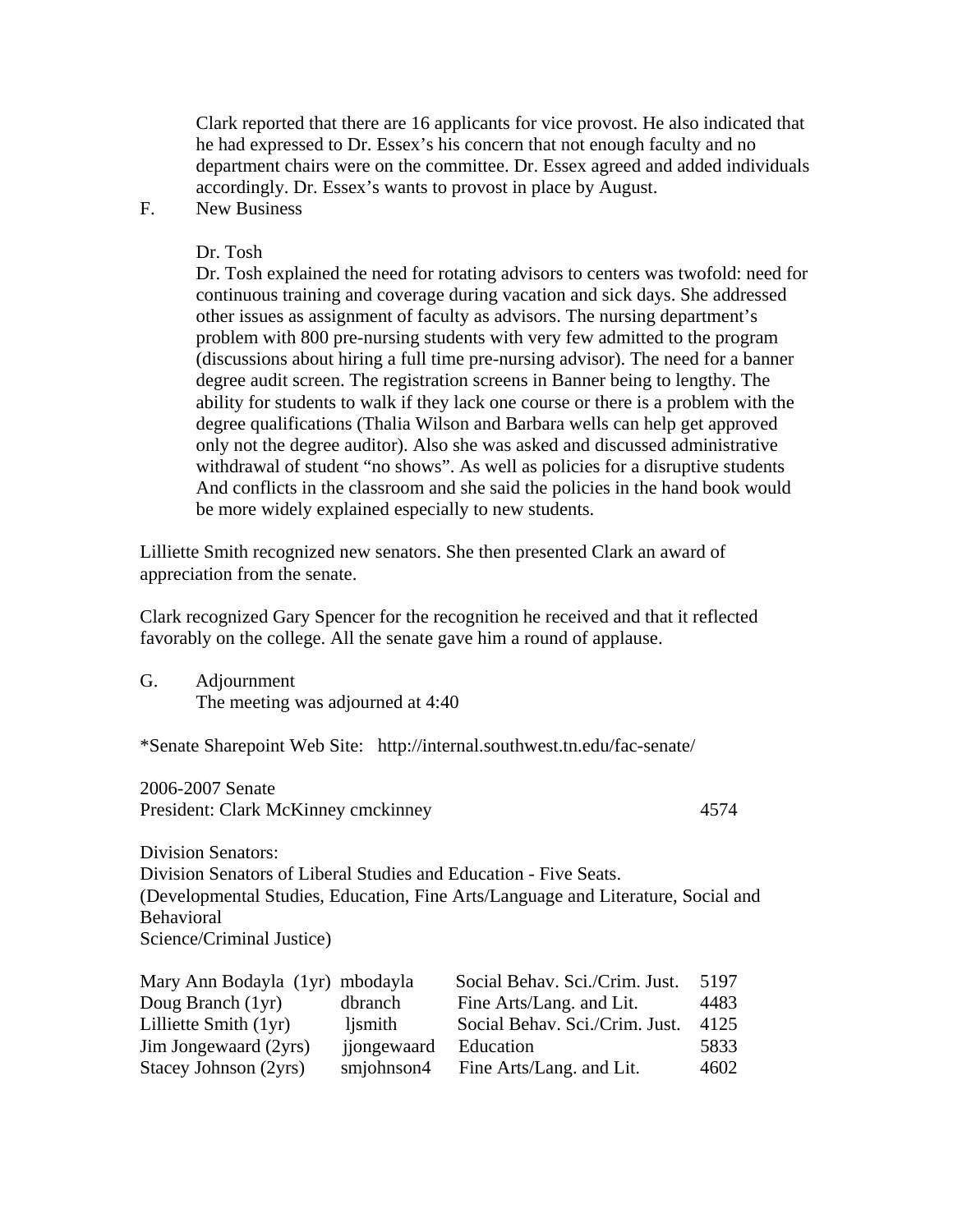Division Senators of Business, Career Studies and Technology - Five Seats. (Accountacy/Office Adm./Career Studies, Business Adm. and Paralegal Studies, Information Tech/Graphic Arts, Engineering Tech., Industrial and Environ. Tech.)

| Jerry Redmond (1yr) jredmond    |          | Information Tech., Graph. Arts. | 4410 |
|---------------------------------|----------|---------------------------------|------|
| Gary Spencer (1yr)              | gspencer | Engineering Tech.               | 4404 |
| Lee Smart $(2yrs)$              | lsmart   | Accountancy/ Office Adm.        | 5076 |
| Cindy Fowinkle (1 yr) cfowinkle |          | Engineering Tech                | 4150 |
| Gloria Worthy (2 yr) gworthy    |          | Acountancy/Office Adm           |      |

Division Senators of Math, Natural Sciences, & Health Sciences - Four Seats. (Nursing, Mathematics, Natural Sciences, Allied Health)

| Bill Turner (1yr)           | wturner | <b>Mathematics</b>      | 6023 |
|-----------------------------|---------|-------------------------|------|
| Doug Smith (2yrs)           | dsmith  | <b>Natural Sciences</b> | 4128 |
| Shirley Brown (2yrs) sbrown |         | <b>Nursing</b>          | 5425 |
| Roma Magtoto (1yr) rmagtoto |         | <b>Nursing</b>          | 5435 |

Department Senators:

Division: Business, Career Studies & Tech.

Departments:

a. Business Administration/Accountancy and Paralegal Studies

b. Office Administration/Information Technologies and Hospitality Mgt.

c. Engineering Technologies

d. Industrial & Environmental Technologies

| Leslie Peeples (1yr) | lpeeples | Off Adm/Info Tech & Hosp. Mgt. | 4006 |
|----------------------|----------|--------------------------------|------|
| Lillie Lewis (1yr)   | llewis   | Accountancy                    | 4547 |
| Lisa Jones $(1yr)$   | lgiones  | Engineering Tech.              | 4983 |
| Carl Wagner $(1yr)$  | cwagner  | Industrial and Environ. Tech.  | 4160 |

Division: Liberal Studies & Education Departments:

a. Developmental Studies

- b. Fine Arts, Languages, and Literature
- c. Education
- d. Social & Behavioral Science/ Criminal Justice

| Mickey Beloate (2yrs)mbeloate  | <b>Developmental Studies</b>      | 6017 |
|--------------------------------|-----------------------------------|------|
| Steve Haley (2yrs) shaley      | Social/Behav. Sci./Crim Just      | 5635 |
| Toni Campbell (2yrs) tcampbell | Education.                        | 5353 |
| Yvonne Jones (2yrs) yjones     | Fine Arts/Language and Literature | 5215 |